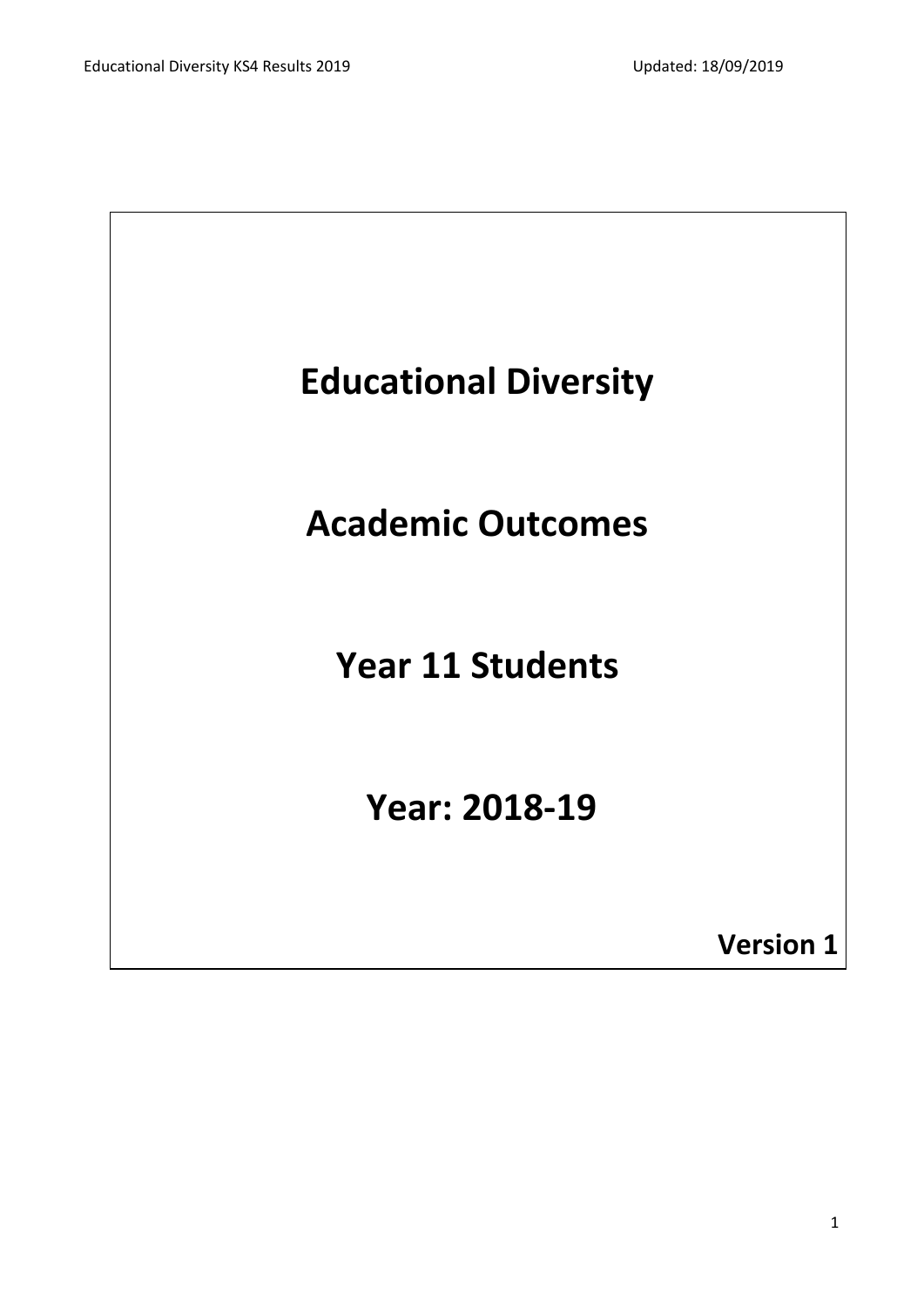### **Contents**

- **1. Overview**
- **2. Our Performance Measures**
- **3. Measures of Engagement and Participation**
- a. Students entered for at least 1 qualification
- b. Students entered for 5+ GCSEs or equivalent
- c. Key Subject: Students entered for a qualification in English
- d. Key Subject: Students entered for a qualification in Maths

#### **4. Measures of Attainment**

- a. Students gaining 1+ qualifications
- b. Students gaining 5+ qualifications
- c. Students gaining 5+ GCSE A\*-G Grades or equivalent
- d. Higher GCSE Grades 1+ GCSE A\*-C or equivalent
- e. Higher GCSE Grades 5+ GCSE A\*-C or equivalent
- f. Higher GCSE Grades 5+ A\*-C including English and Maths GCSE
- g. English Baccalaureate
- h. Key Subject: Any qualification in English
- i. Key Subject: Higher grades in English  $-A^*$ -C or equivalent
- j. Key Subject: Any qualification in Maths
- k. Key Subject: Higher grades in Maths  $-A^*$ -C or equivalent
- l. Key Subjects: A\*-G or equivalent in English and Maths

#### **5. Performance Against SIP Targets**

- **6. Trends Over Time**
- **7. External Students**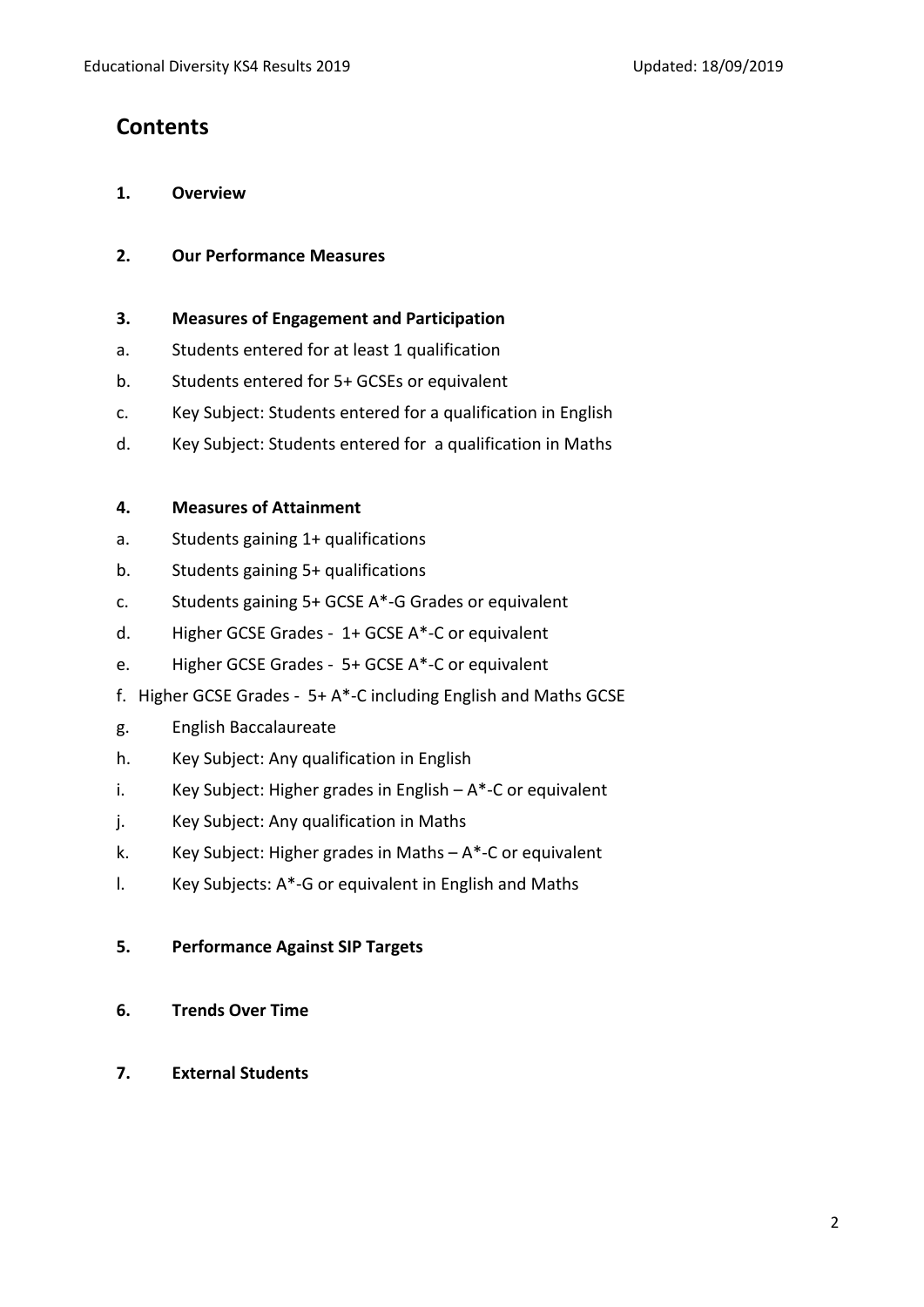### **1. Overview**

Educational Diversity supports students who are unable to access mainstream provision as a result of social, emotional, behavioural or medical needs. As such, the cohort is constantly changing with numbers ranging from 195 at the beginning of the academic year, through to 313 in June. The majority of these students tend to be in KS4, often having arrived from Out of Area, with significant gaps in their education.

At the start of 2018 / 2019, there were 74 learners in year 11, which subsequently increased to 93 by the end of the academic year – an increase of 26% in the year group.

Of the 93 in year 11, 28 (30%) of these students joined part way through year 11, with 10 of these (11%) having only been with us only for a maximum of six months from January onwards.

For the purposes of analysis, all statistics refer to all **93** students who were on the role of Educational Diversity at the end of the academic year.

As the majority of these learners arrive with little evidence of prior learning, together with disengagement,complexity of need and low attendance, the challenge is always to try to ensure they leave our service with some recognised qualifications. This is a priority and so we explore as many accreditation routes as possible, employing a number of strategies in an endeavour to ensure this happens. We appreciate that, for some students, attainment may be at a relatively low level but also recognise that by re-engaging in their own learning they can significantly enhance self-esteem and willingness to continue further post-16.

### **2. Our Performance Measures**

We are aware that for mainstream schools the Progress 8 performance measures are used.

However, as PRUs are not included in these national calculations, we have chosen measures that best reflect the aims of the service.

This report therefore recognises two aspects:

- Year 11 students' **re-engagement in education** as measured by their participation in examination entries, especially key subjects that enhance employability
- Students' **outcomes in terms of attainment** in these examinations

For self-evaluation, this report also compares our figures against Alternative Provision (AP) settings nationally. Specific data from PRUs is not available.

We have used the 2017 / 18 national data, as DfE no longer publish these statistics.

Comparative data is taken from the DfE document: *SFR01/2018: GCSE and equivalent results in England 2015/16 (Revised)*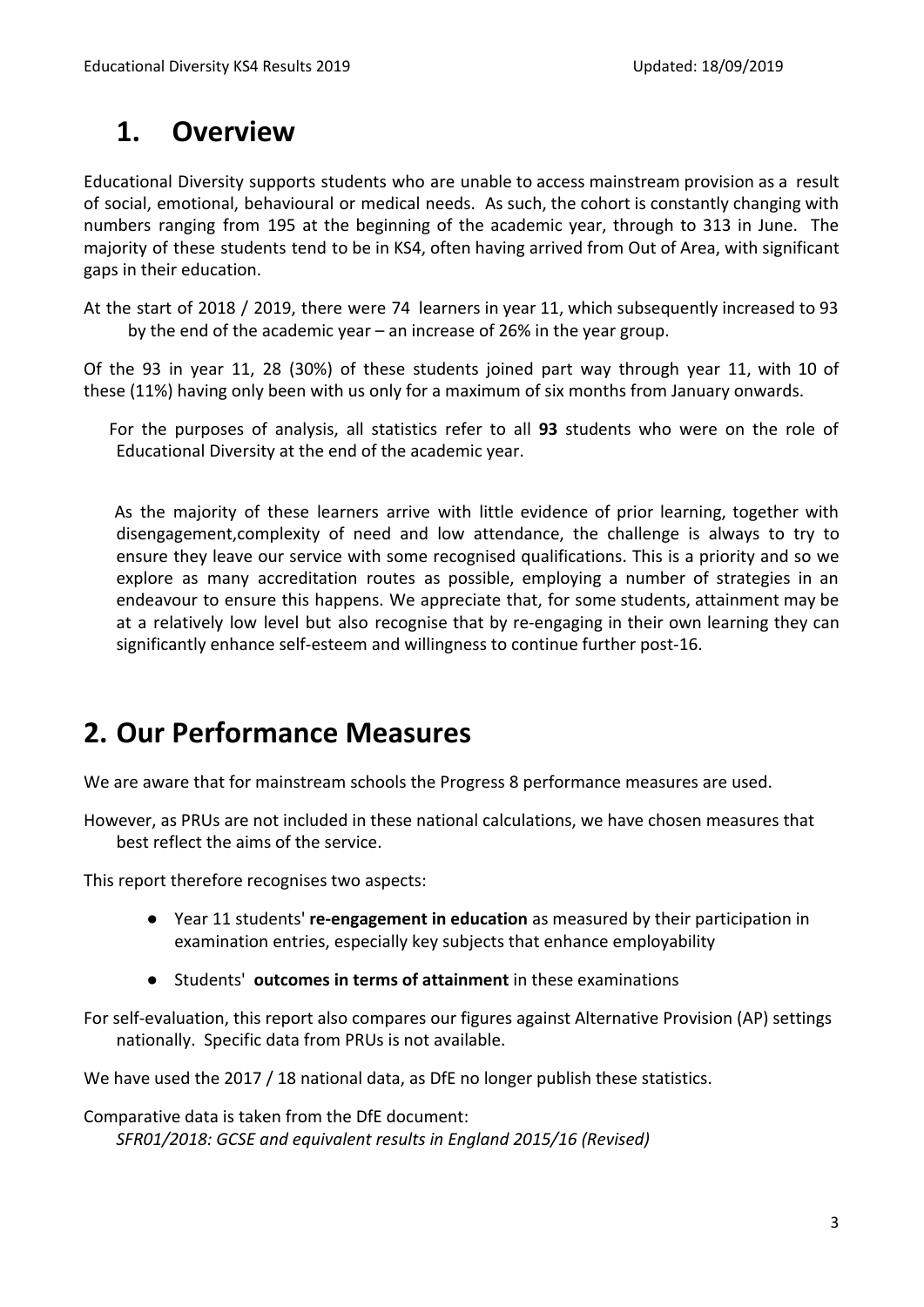### **3. Measures of Engagement and Participation**

#### **a. Students entered for at least 1 qualification**

92/93 students engaged such that they were able to be entered for examinations.

This represents 99%of the Year 11 cohort, **well above** the average for Alternative Provision settings nationally (57%), and is even **slightly above** the 2015-16 average for all schools in England and Wales (97%).

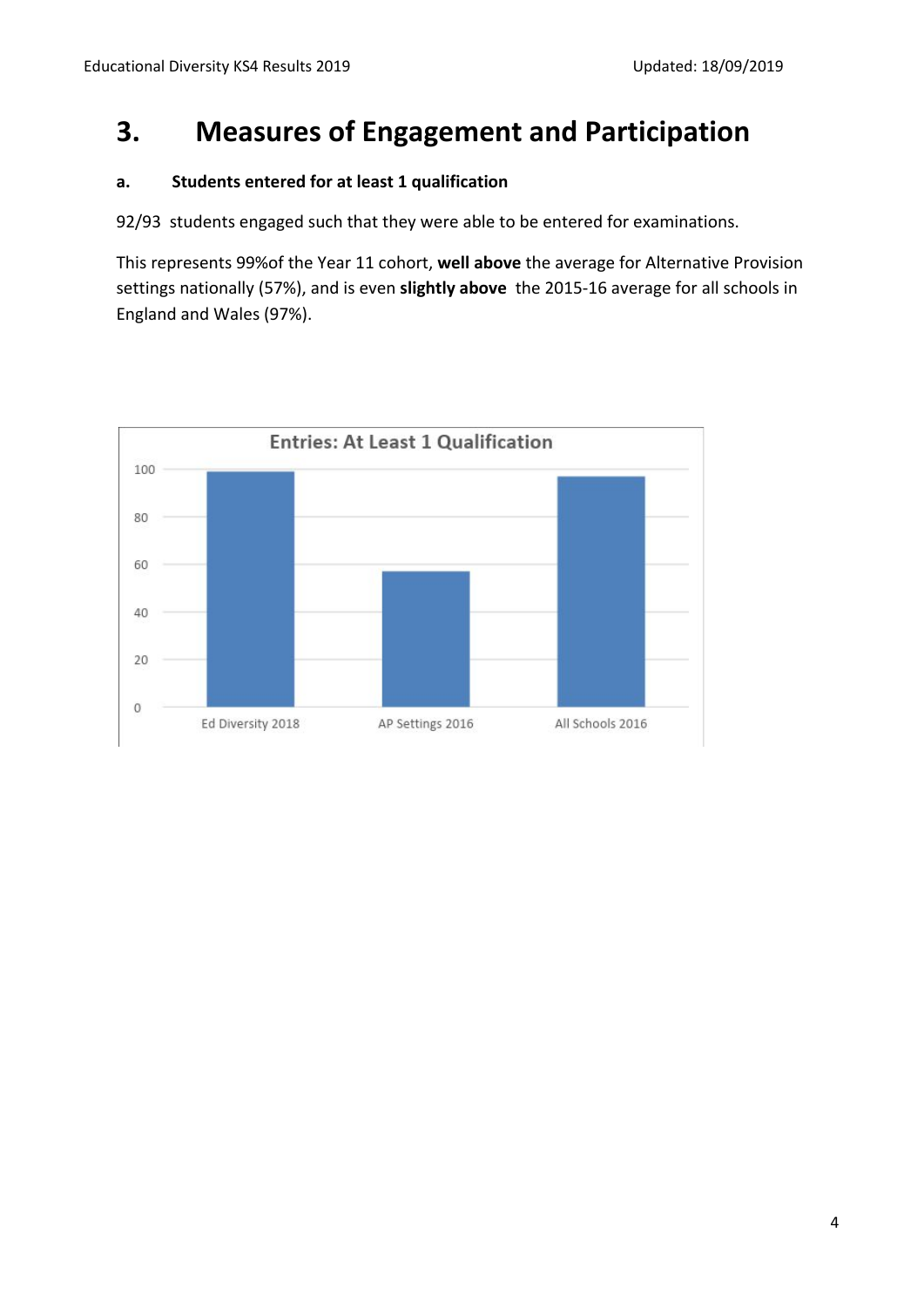#### **b. Students entered for 5+ Qualifications**

42/93 (45%) of students were entered for five or more qualifications.

This is **well above** the historic average for Alternative Provision settings nationally (15%).



#### **c. Key Subject: Students entered for a qualification in English**

89 students (96%) took exams for a recognised English qualification.

Within these, 37 students (42%) sat the GCSE English exams.

83 students (88%) successfully completed a Functional Skills English course.

There are no available comparative data for PRUs nationally.

#### **d. Key Subject: Students entered for a qualification in maths**

92 students (99%) took exams for a recognised Maths qualification.

Of these, 40 students (43%) sat the GCSE maths exams.

92 students (99%) successfully completed a Functional Skills Maths course.

38 students (41%) successfully completed the Edexcel Award in Number and Measure.

There are no available comparative data for PRUs nationally.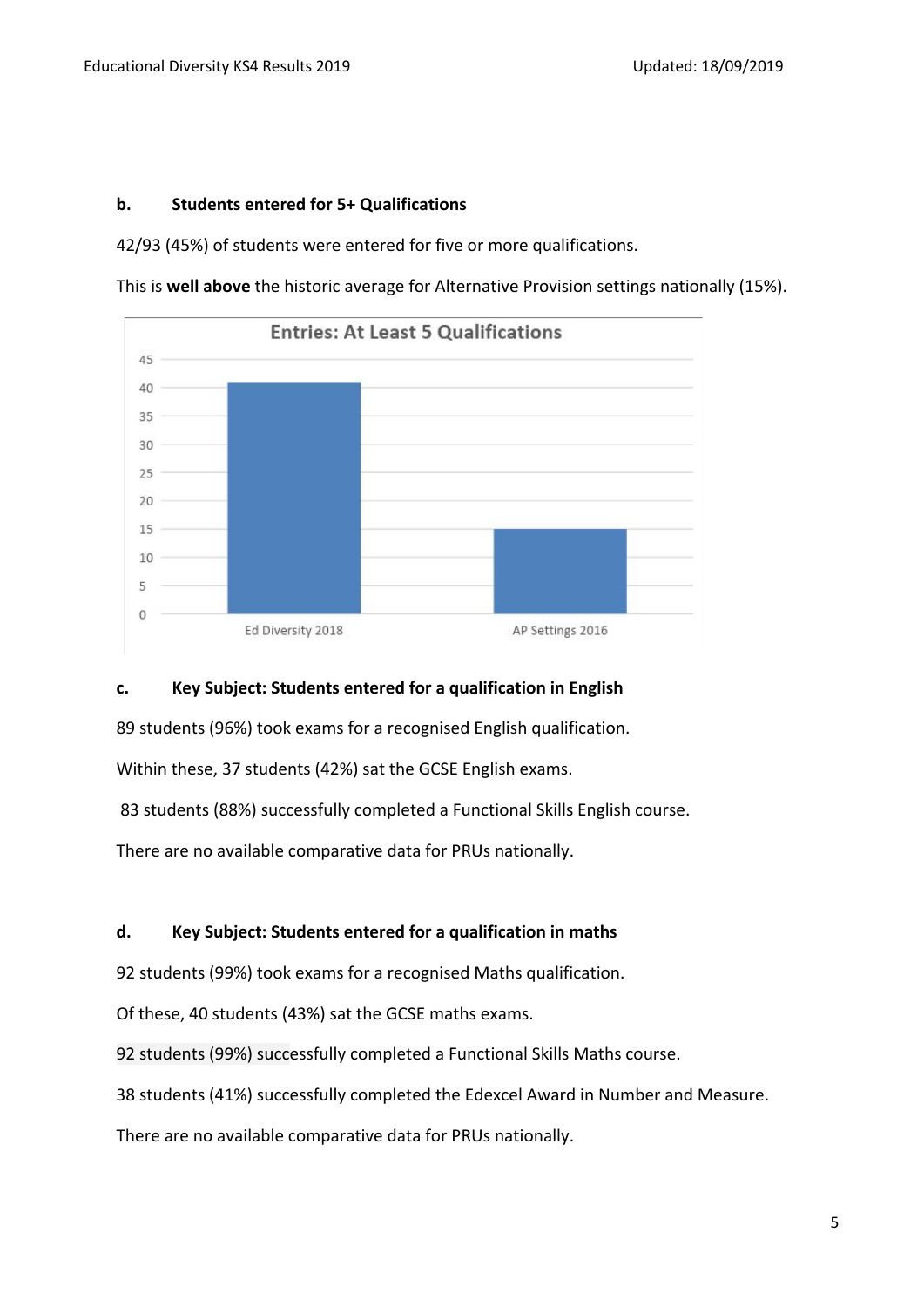### **4. Measures of Attainment**

#### **a. Students gaining at least 1 qualification**

Almost every student entered for exams did gain some recognised accreditation.

This means that 92 students (99%) left with a recognised qualification.

These include:

- students with a single registration at Educational Diversity
- students who were also dual registered at another school, but **were actually taught and took exams** at Ed Diversity.

These results are **above** the results in 2016 Alternative Provision settings nationally (57%) and is in line with the All Schools average (97%).



#### **b. Students gaining 1 or more GCSE grades or equivalents**

74 students (80%) gained one or more of the reformed GCSE qualifications or an equivalent Functional Skills grade.

#### **c. Students gaining 5 or more qualifications**

46 students (49%) left with five or more recognised qualifications.

Some of these, although valid qualifications, are below GCSE at Entry Level as this was most appropriate to the student's ability.

There is no readily available national comparison data for AP settings.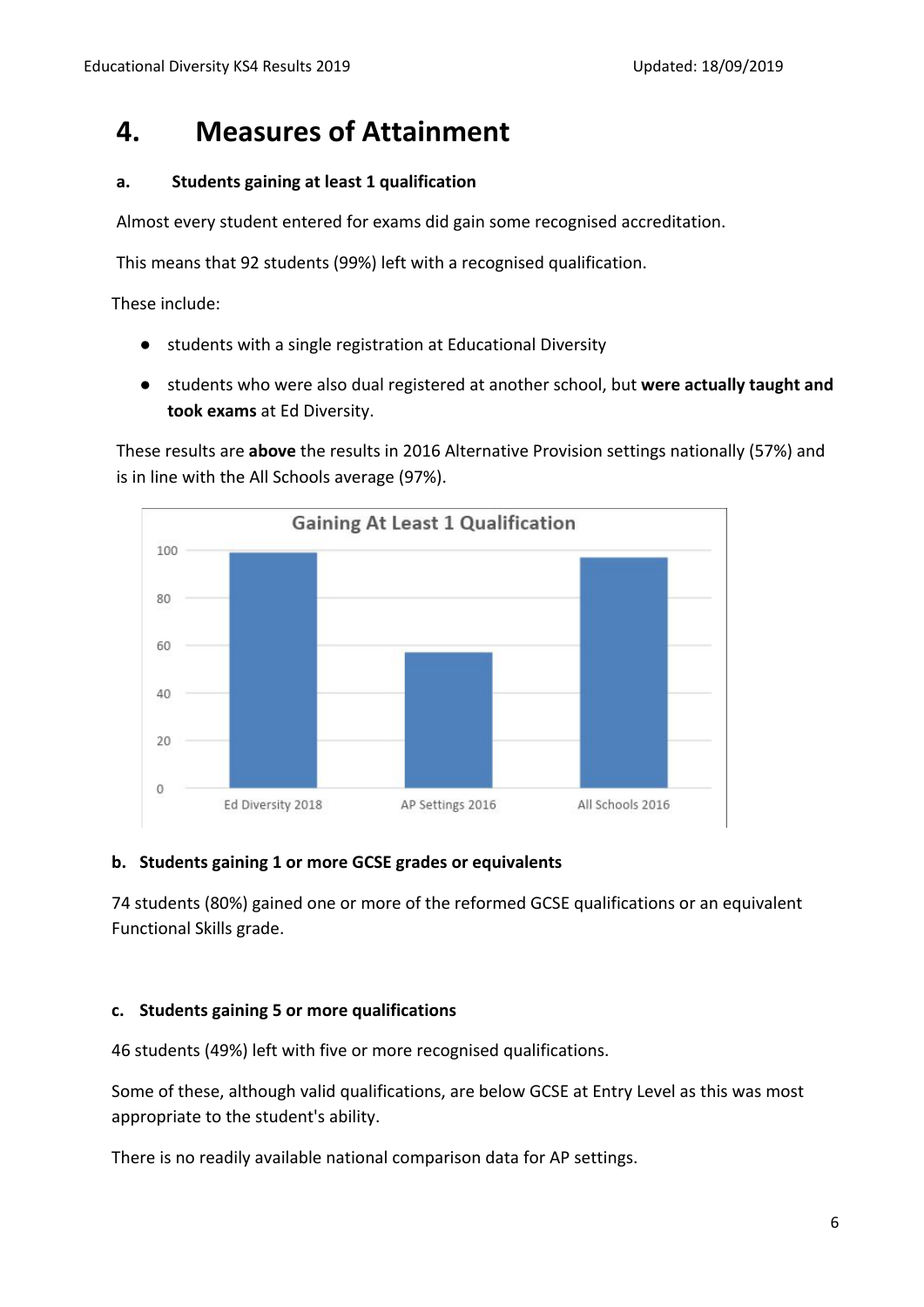#### **d. 5+ GCSE or Equivalent**

33 students (35%) gained five or more qualifications that are either GCSE or the equivalent Functional Skills at Level 1 or Level 2.

This is **well above** the corresponding 2016 figure for Alternative Provision settings nationally (12%).



For all mainstream schools in England and Wales this is 91%.

#### **e. Higher GCSE Grades - 1+ GCSE Grade 4 or above or equivalent**

43 students (46%) gained one or more qualifications at the higher grades that are either GCSE grades 4 -9 or the equivalent at Functional Skills Level 2.

#### **f. Higher Grades - 5+ GCSE grades 4 -9 or Equivalent**

This year, 9 students (10%) left with five higher grades, either in GCSEs or Functional Skills.

This is **slightly above** the very low figures for all Alternative Provision settings nationally (1.5%).

Understandably, these fall well below the average for mainstream schools (65%).

#### **g. Higher Grades - 5+ GCSE grades 4 -9 or Equivalent and including English and Maths GCSE**

These same 5 of these students (5%) successfully gained five higher grades including English and Maths.

This is a little higher than the national figures for all Alternative Provision settings (1%).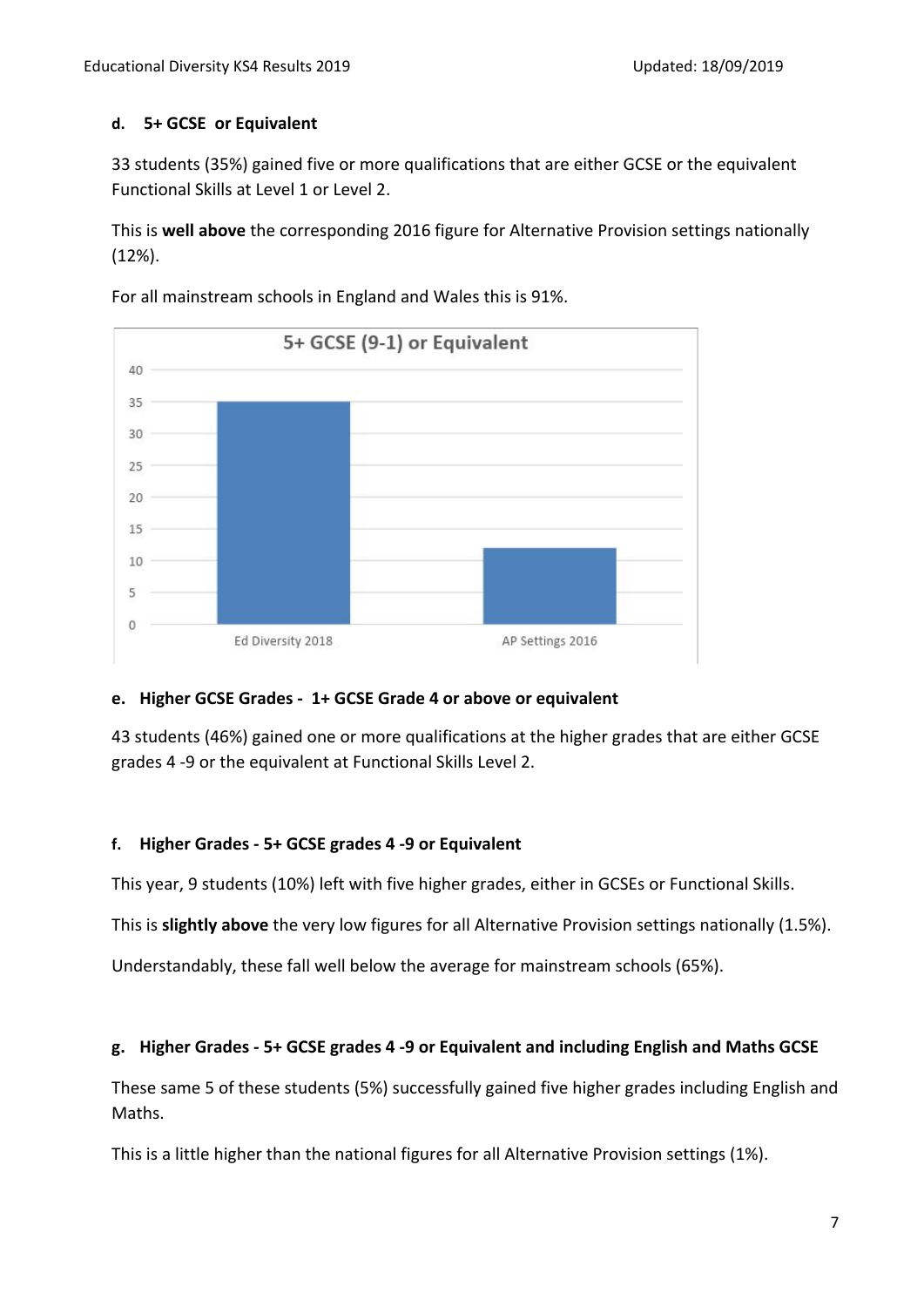#### **h. English Baccalaureate**

No students studied subjects to qualify for the EBACC.

#### **i. Key Subject: Any Qualification in English**

85 students (91%) gained a recognised English qualification, whether GCSE or Functional Skills at their most appropriate level.

There is no readily available national comparison data for AP settings.

#### **j. Key Subject: Higher Grades in English – Grades 4 -9 or Equivalent**

Out of the 32 students entered for a GCSE in English, 12 (38%) students gained an English qualification at the higher grades, 4-9. These results are well **above** the results in 2018 Alternative Provision settings nationally (12.6%)

23 students (25%) gained an English qualification at one of the higher grades, whether GCSE 4-9 or Functional Skills Level 2.

#### **k. Key Subject: Any Qualification in Maths**

92 students (99%) gained a recognised Maths qualification, at GCSE or Functional Skills at their most appropriate level.

There is no readily available national comparison data for AP settings.

#### **l. Key Subject: Higher Grades in Maths – Grades 4 -9 or Equivalent**

Out of the 40 students entered for a GCSE in Maths, 15 (38%) students gained a maths qualification at the higher grades, 4-9. These results are well **above** the results in 2018 Alternative Provision settings nationally (15%)

28 students (30%) gained a Maths qualification at one of the higher grades, whether GCSE 4-9, Functional Skills Level 2 or Number & Measure Level 2.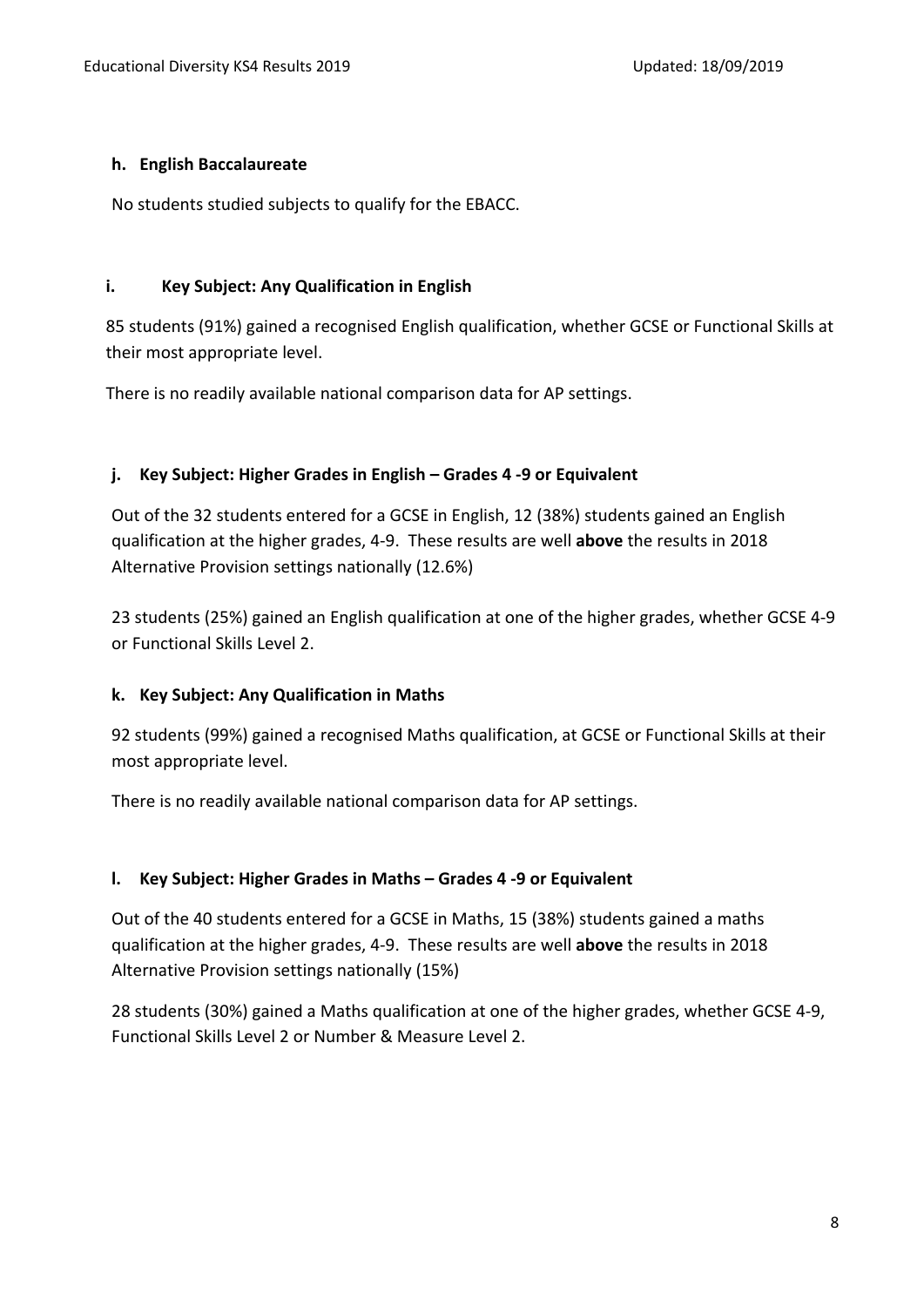#### **m. Key Subjects: GCSE grades 1-9 or Equivalent in Both English and Maths**

53 students (57%) gained a grade in both key subjects.

For many students, the equivalent Level 1 or Level 2 Functional Skills qualifications was more appropriate than GCSE.



This is **well above** the average for Alternative Provision settings nationally (19%).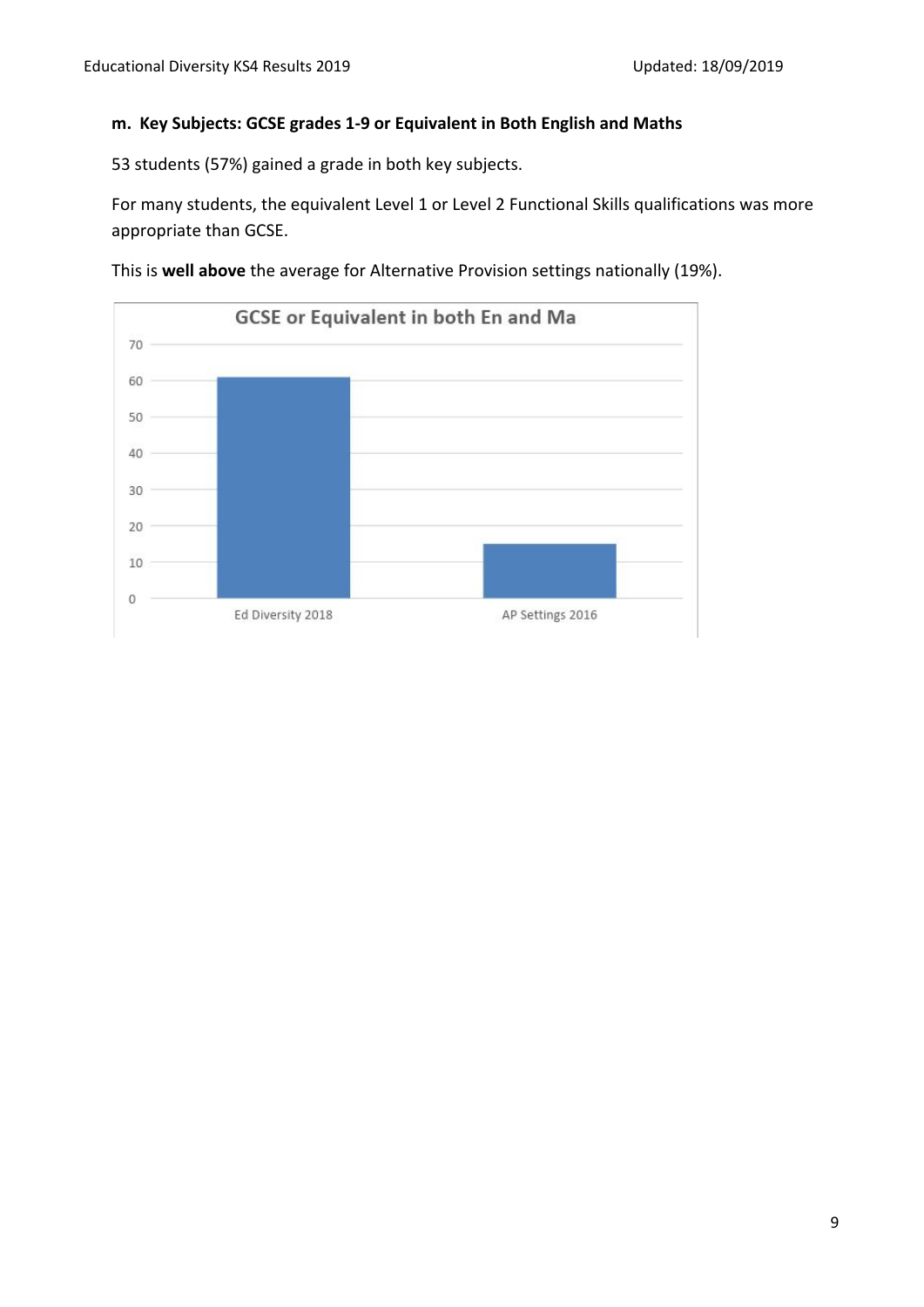## **5. Performance Against 2018-19 SIP Targets**

|                                                                                       | <b>SIP 2019</b><br><b>Aspirational</b><br><b>Targets</b> | 2019<br><b>Results</b> |
|---------------------------------------------------------------------------------------|----------------------------------------------------------|------------------------|
| Proportion of students leaving<br>with at least 1 recognised<br>qualification         | 100%                                                     | 99%                    |
| Proportion of students leaving<br>with at least 1 GCSE grade or<br>equivalent         | 70%                                                      | 80%                    |
| Proportion of students leaving<br>with at least 5 GCSE grades or<br>equivalents       | 26%                                                      | 35%                    |
| Proportion of students leaving<br>with a qualification in English                     | 100%                                                     | 90%                    |
| Proportion of students gaining a<br>higher grade in English $-9 - 1$ or<br>equivalent | 25%                                                      | 25%                    |
| Proportion of students leaving<br>with a qualification in Maths                       | 100%                                                     | 99%                    |
| Proportion of students gaining a<br>higher grade in Maths $-9 - 1$ or<br>equivalent   | 25%                                                      | 30%                    |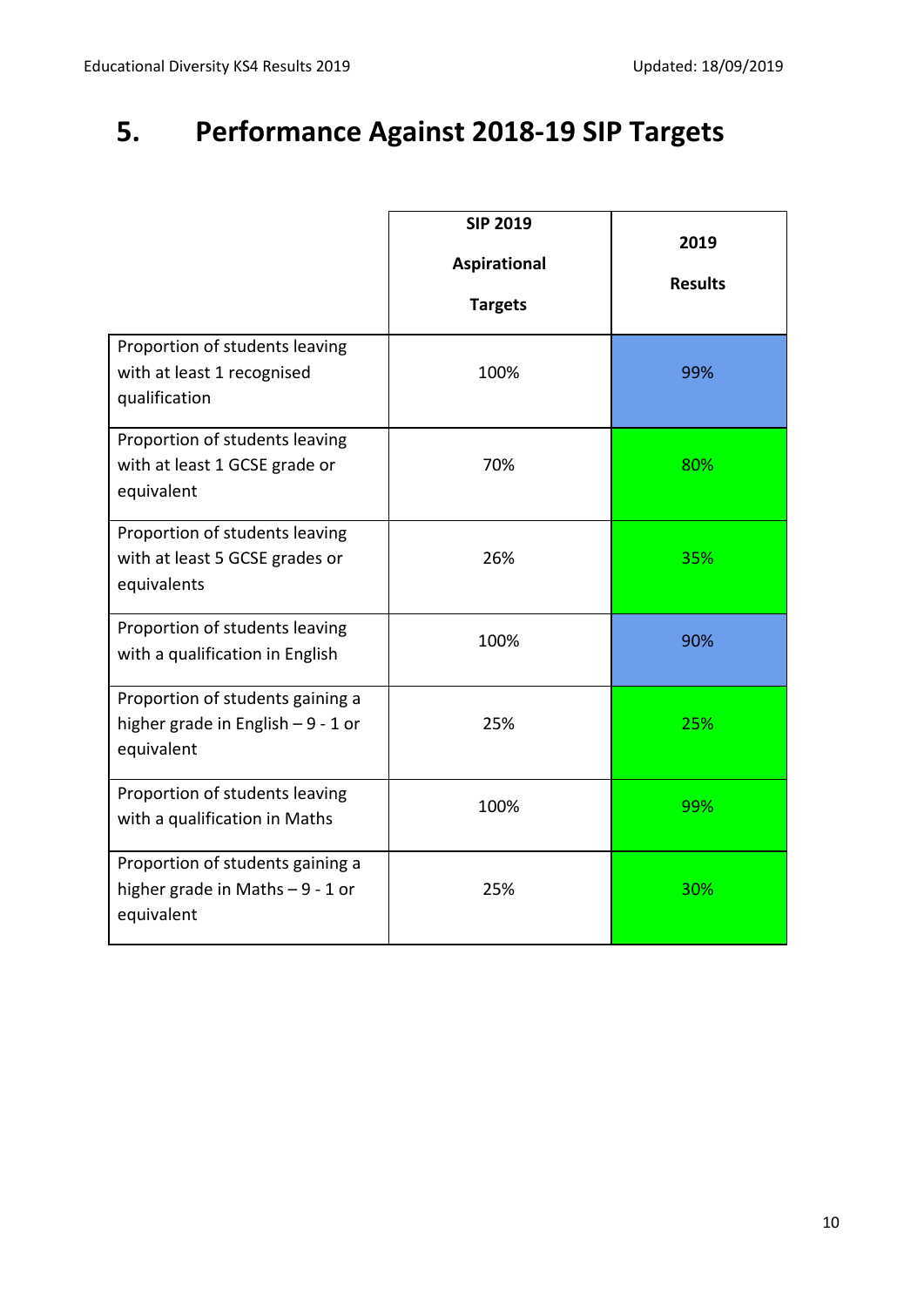### **6. Year on Year Trends**

|                                                                               | 2015           | 2016           | 2017           | 2018           | 2019           |
|-------------------------------------------------------------------------------|----------------|----------------|----------------|----------------|----------------|
|                                                                               | <b>Results</b> | <b>Results</b> | <b>Results</b> | <b>Results</b> | <b>Results</b> |
| Proportion of students leaving<br>with at least 1 recognised<br>qualification | 90%            | 97%            | 97%            | 99%            | 99%            |

| Proportion of students leaving<br>with at least 1 GCSE grade or<br>equivalent   | 48% | 48% | 42% | 72% | 80% |
|---------------------------------------------------------------------------------|-----|-----|-----|-----|-----|
| Proportion of students leaving<br>with at least 5 GCSE grades or<br>equivalents | 18% | 24% | 28% | 33% | 35% |

| Proportion of students leaving<br>with a qualification in English                         | 92% | 82% | 87% | 93% | 90% |
|-------------------------------------------------------------------------------------------|-----|-----|-----|-----|-----|
| Proportion of students gaining a<br>higher grade in English - grades<br>4-9 or equivalent | 11% | 6%  | 19% | 18% | 25% |

| Proportion of students leaving<br>with a qualification in Maths                         | 78% | 96% | 95% | 99% | 99% |
|-----------------------------------------------------------------------------------------|-----|-----|-----|-----|-----|
| Proportion of students gaining a<br>higher grade in Maths - grades<br>4-9 or equivalent | 6%  | 13% | 22% | 24% | 30% |